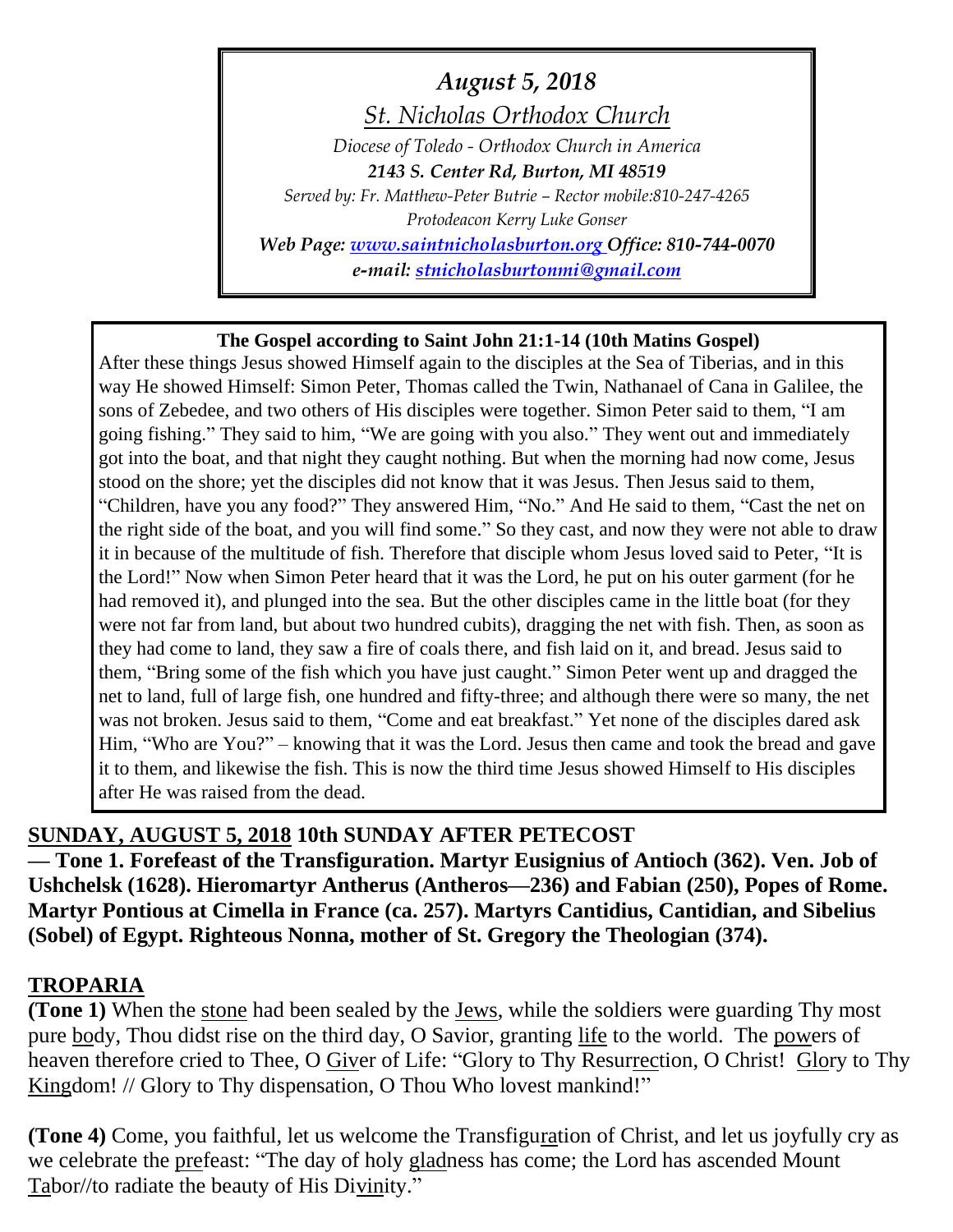**(Tone 4)** In truth you were revealed to your flock as a rule of faith, a model of meekness, and teacher of abstinence, so you won the heights by humility, and riches by poverty, O Holy Father Nicholas, intercede with Christ God to save our souls.

## **KONTAKION**

**(Tone 4)** Today all mortal nature shines with the divine Transfiguration and cries with exultation: // "Christ the Savior is transfigured to save us all!"

# *The Prokeimenon in the First Tone:* **Let Thy mercy, O Lord, be upon us / as we have set our hope on Thee.**

*v.* **Rejoice in the Lord, O you righteous! Praise befits the just!**

# **THE READING FROM THE FIRST EPISTLE OF PAUL TO THE CORINTHIANS (4:9-16)**

*Brethren:* I think that God has exhibited us apostles as last of all, like men sentenced to death; because we have become a spectacle to the world, to angels and to men. We are fools for Christ's sake, but you are wise in Christ. We are weak, but you are strong. You are held in honor, but we in disrepute. To the present hour we hunger and thirst, we are ill-clad and buffeted and homeless, and we labor, working with our own hands. When reviled, we bless; when persecuted, we endure; when slandered, we try to conciliate; we have become, and are now, as the refuse of the world, the offscouring of all things. I do not write this to make you ashamed, but to admonish you as my beloved children. For though you have countless guides in Christ, you do not have many fathers. For I became your father in Christ Jesus through the gospel. I urge you, then, be imitators of me.

## *Alleluia, Tone 1*

- *v.* **God gives vengeance to me, and subdues people under me.**
- *v.* **He magnifies the salvation of the king, and deals mercifully with His Christ, with David and his seed forever.**

**THE HOLY GOSPEL ACCORDING TO SAINT MATTHEW (17:14-23)** And when they came to the crowd, a man came up to Jesus and kneeling before him said, "Lord, have mercy on my son, for he is an epileptic and he suffers terribly; for often he falls into the fire, and often into the water. And I brought him to your disciples, and they could not heal him." And Jesus answered, "O faithless and perverse generation, how long am I to be with you? How long am I to bear with you? Bring him here to me." And Jesus rebuked him, and the demon came out of him, and the boy was cured instantly. Then the disciples came to Jesus privately and said, "Why could we not cast it out?" He said to them, "Because of your little faith. For truly, I say to you, if you have faith as a grain of mustard seed, you will say to this mountain, `Move from here to there,' and it will move; and nothing will be impossible to you." As they were gathering in Galilee, Jesus said to them, "The Son of man is to be delivered into the hands of men, and they will kill him, and he will be raised on the third day."

## **COMMUNION HYMN:**

Praise the Lord from the heavens! Praise Him in the highest! Alleluia, Alleluia, Alleluia!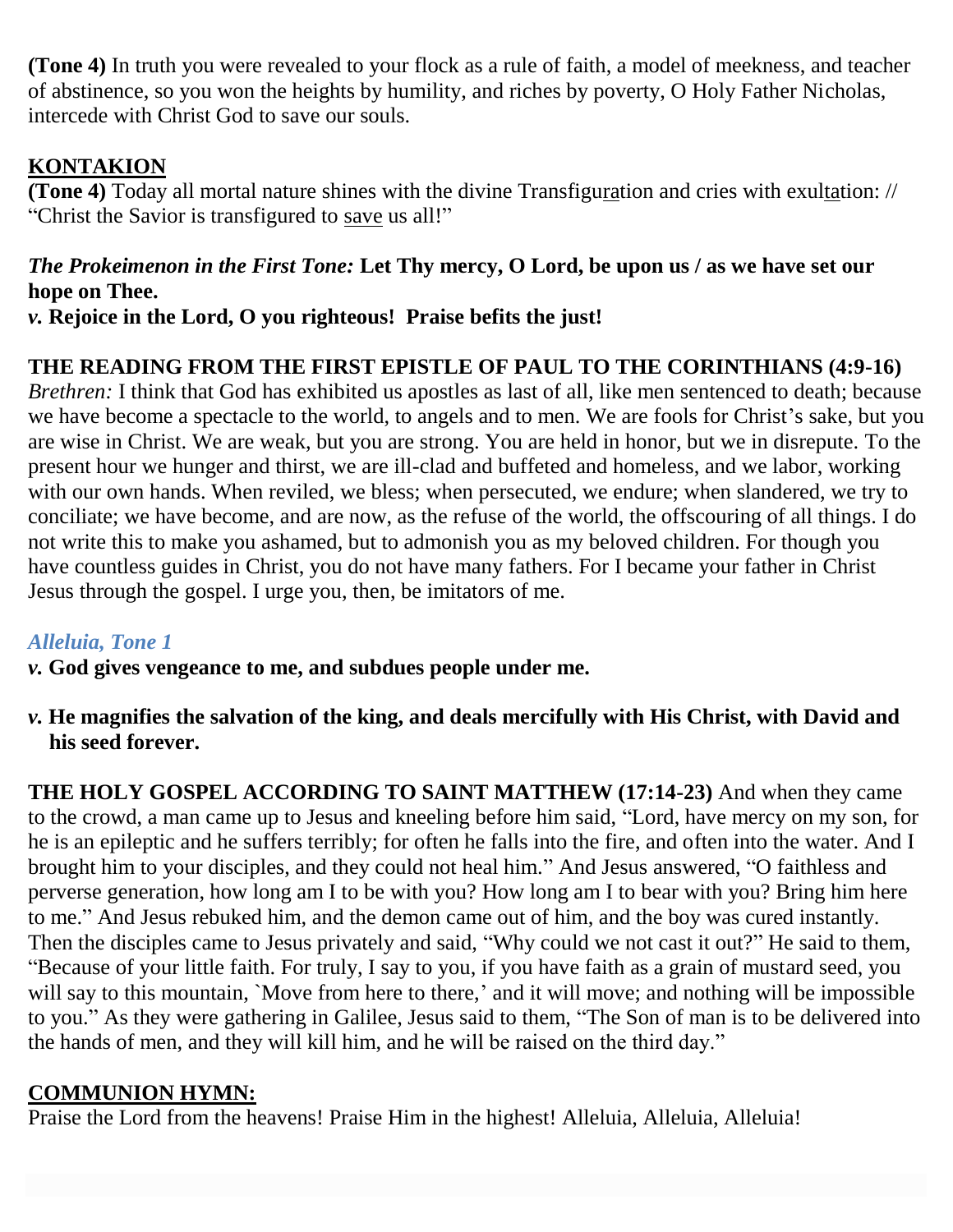#### **THE TRANSFIGURATION**

#### **OF OUR LORD GOD AND SAVIOUR JESUS CHRIST (August 6)**

In the third year of His preaching, the Lord Jesus often spoke to His disciples of His approaching passion but at the same time of His glory following His suffering on the Cross. So that His impending passion would not totally weaken His disciples and that no one would fall away from Him, He, the All-wise, wanted to partially show them His divine glory before His passion. For that reason, He took Peter, James and John with Him and, with them, went out at night to Mt. Tabor and there was transfigured before them: "And His face shone as the sun and His garments became white as snow" (St. Matthew 17:2). There appeared along side Him, Moses and Elijah, the great Old Testament prophets. And, seeing this, His disciples were amazed. Peter said: "Lord, it is good for us to be here: if You will, let us make here three tabernacles; one for You, one for Moses and one for Elijah" (St. Matthew 17:4). While Peter still spoke, Moses and Elijah departed and a bright cloud overshadowed the Lord and His disciples and there came a voice from the cloud saying: "This is my beloved Son in whom I am well pleased; hear Him" (St. Matthew 17:5). Hearing the voice, the disciples fell to the ground on their faces as though dead and remained that way, lying in fear, until the Lord came near to them and said: "Arise and be not afraid" (St. Matthew 17:7). Why did the Lord take only three disciples on Tabor and not all? Because Judas was not worthy to behold the divine glory of the Teacher, Whom he will betray and the Lord did not want to leave him [Judas] alone at the foot of the mountain so that the betrayer would not, by that, justify his betrayal. Why was our Lord transfigured on a mountain and not in a valley? So as to teach us two virtues: love of labor and godly-thoughts. For, climbing to the heights required labor and height represents the heights of our thoughts, i.e., godly-thoughts. Why was our Lord transfigured at night? Because, the night rather than the day is more suitable for prayer and godly-thoughts and because the night, by its darkness, conceals all the beauty of the earth and reveals the beauty of the starry heavens. Why did Moses and Elijah appear? In order to destroy the error of the Jews, as though Christ is one of the prophets; Elijah or Jeremiah or some other that is why He appears as a King above the prophets and that is why Moses and Elijah appear as His servants. Until then, our Lord manifested His divine power many times to the disciples but, on Mt. Tabor, He manifested His divine nature. This vision of His Divinity and the hearing of the heavenly witness about Him as the Son of God, should serve the disciples in the days of the Lord's passion, in strengthening of an unwavering faith in Him and His final victory.

*The Prologue from Ochrid*

August 5, 2018 န္သို့မ ခန္တီမ ခန္တီမ ခန္တီမ ခန္တီမ ခန္တီမ ခန္တီမ ခန္တီမ ခန္တီမ ခန္တီမ ခန္တီမ ခန္တီမ ခန္တီမ ခန္တီမ

#### **CANDLE INTENTIONS FOR THE HEALTH AND BLESSINGS OF**

Fr. Tom, Fr. Dimitrie, Fr. Anthony, Aaron, Rimi, Allen, Deborah, JoAnn, Susan, Luba, Kosta, Jimmy, Laurie, David, Helen, Anna, Walt, Vladimir, Dorothy, Michael, Allison, Stojan, Mira, Bosa, Jeanette, Christopher, Marcia, Nicholas, Margaret, Joseph, Greg, Gladys, my family and friends Joe Tome Special Intention Joe Tome

Health  $& God's blessings to Andrew Panoff & his family during his next$ round of chemo. Baba & Dedo

Health & God's blessings to Lucy Hogg for a successful surgery & fast recovery. Angelo & Christine Lucy, Chris, Heather, Raegan, Jeremy, Teri, Hayden, Nadja, Sean, Auden, Nick, Cathy & George Lucy Hogg

To all the Goodmans John & Rose Goodman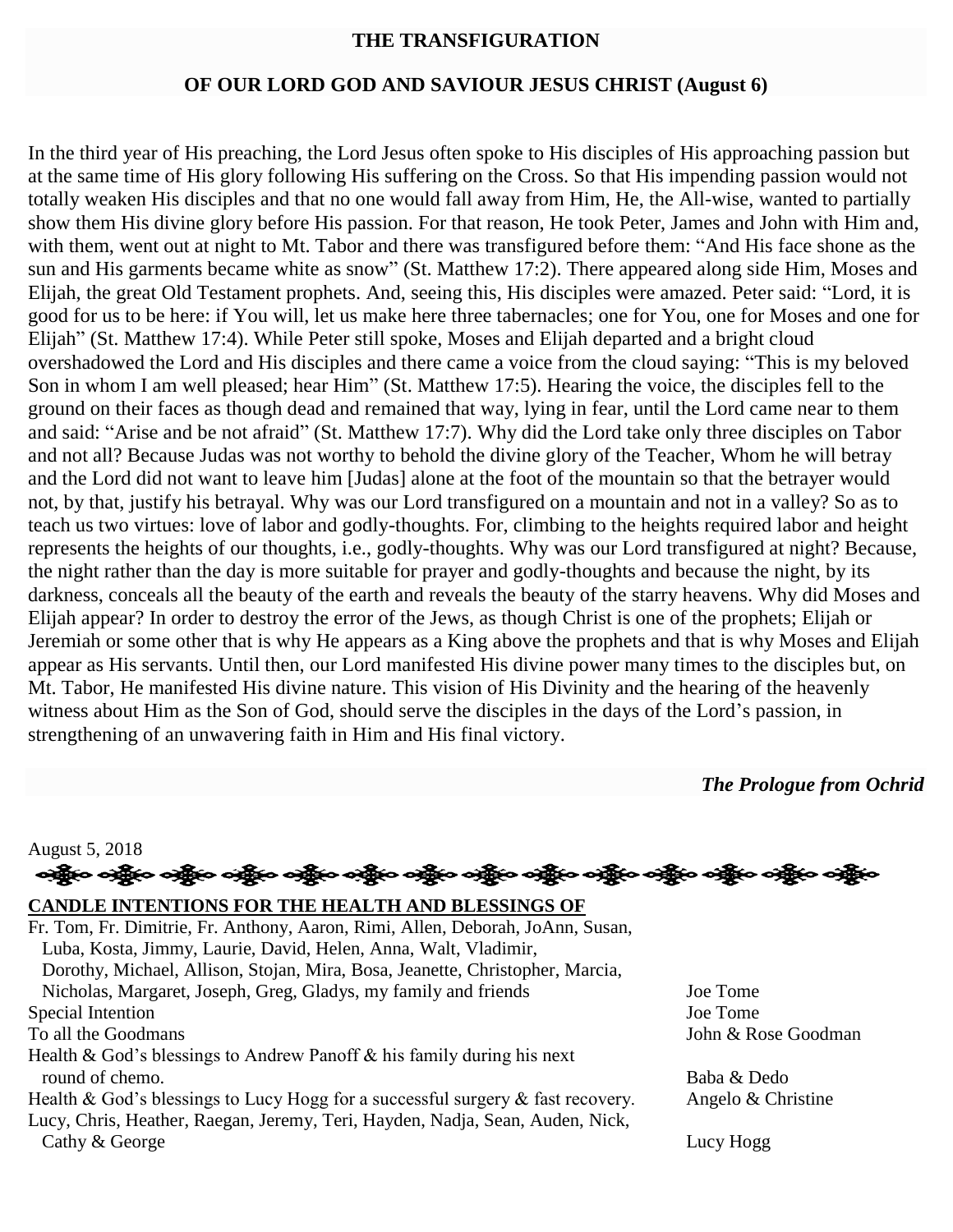### **CANDLE INTENTIONS FOR BLESSED REPOSE**

Jimmy Todorovsky Joe Tome

Jimmy Todorovsky~Memory Eternal Dorothy, Debbie, Ralph, Joe & Sarah

### **ETERNAL LIGHT AT THE ALTAR**

Blessed Repose of Charles Jernigan Dennis, Sharon & Charlie Jernigan

ခရွို့လ ခရွိ**့ သို့လ ခရွိသည့် သည့်လ ခရွိသည့်လည်း သ**ည့်လ ခရွိသည့် သည်။ သည်။ သည်။ သည်။

**WELCOME** to all our friends and visitors. Please join us in our fellowship hall.

### **COFFEE & DONUTS Today- coffee and donuts are being provided by Connie Maxim as a 32nd Year Wedding Anniversary Memorial of the July 27th marriage of her and Nick Maxim.**

Volunteers are needed for the months of August & September. Please see the sign-up sheet outside of the kitchen. Call or email the parish office as well as signing up if you'd like to sponsor the donuts and/or coffee.

**DORMITION FAST** began on August 1 and continues to August 14. Check the wall calendar and the newsletter calendar for fasting days.

**FLINT AREA PAN ORTHODOX VACATION CHURCH SCHOOL** this week - August 6, 7, 8 and 9 from 6 to 8:30pm. Hosted by St. George Orthodox Church. Please contact our church office if your children want to attend, you wish to volunteer or if any of our teens need volunteer hours, they can assist. Office: 810-744-0070 or [stnicholasburtonmi@gmail.com](mailto:stnicholasburtonmi@gmail.com) or 810-695-2177 or [laabud@aol.com](mailto:laabud@aol.com) 

**PARKING LOT RE-PAVING The proceeds from last year and this year's Macedonian Open will go towards the re-paving of the entire parking lot which will cost over \$100,000. With capital improvement funds and other funds on hand, that leaves a shortfall of \$35,000. If anyone would like to donate or dedicate a memorial fund or make an anonymous donation to the Capital Improvement Fund (formerly Parish Pride), please contact the office. To date \$1,100 has been donated to the project not including any funds from the Macedonian Open. If we do not raise the rest of the funds, we will be required to take a loan in order to complete the project.**

### **OUR CHARITY MINISTRIES**

**HOPE IN A BOX** is collecting **Feminine Care Products, Razors & Shaving Cream** for the month of August. Place the items in the blue box in the hall. Catholic Charities Community Closet will distribute the items.

**FOOD DRIVE** Place non-perishable food items in the other blue box in the hall.

**QUARTERLY STATEMENTS** are available on the table in the hall. Please pick yours up and help us save on postage.

| <b>Weekly Schedule:</b><br><b>Today</b> 1 pm | Baptism of Mila Miller                                                                                                                                                                                                              |
|----------------------------------------------|-------------------------------------------------------------------------------------------------------------------------------------------------------------------------------------------------------------------------------------|
| <b>Monday, August 6</b>                      | <b>TRANSFIGURATION OF OUR LORD</b>                                                                                                                                                                                                  |
| $9:30 \text{ am}$                            | Divine Liturgy – please bring fruit to be blessed                                                                                                                                                                                   |
| $6:30 \text{ pm}$                            | Parish Council meets. Please check your email for the agenda and reports. Please call the<br>office if you are unable to attend. Please note the change in the date for this meeting that was<br>originally scheduled for August 7. |
| 6 to 8:30 pm                                 | Pan-Orthodox Vacation Church School at St. George                                                                                                                                                                                   |
| <b>Tuesday, August 7</b>                     |                                                                                                                                                                                                                                     |
| 6 to 8:30 pm                                 | Pan-Orthodox Vacation Church School at St. George                                                                                                                                                                                   |